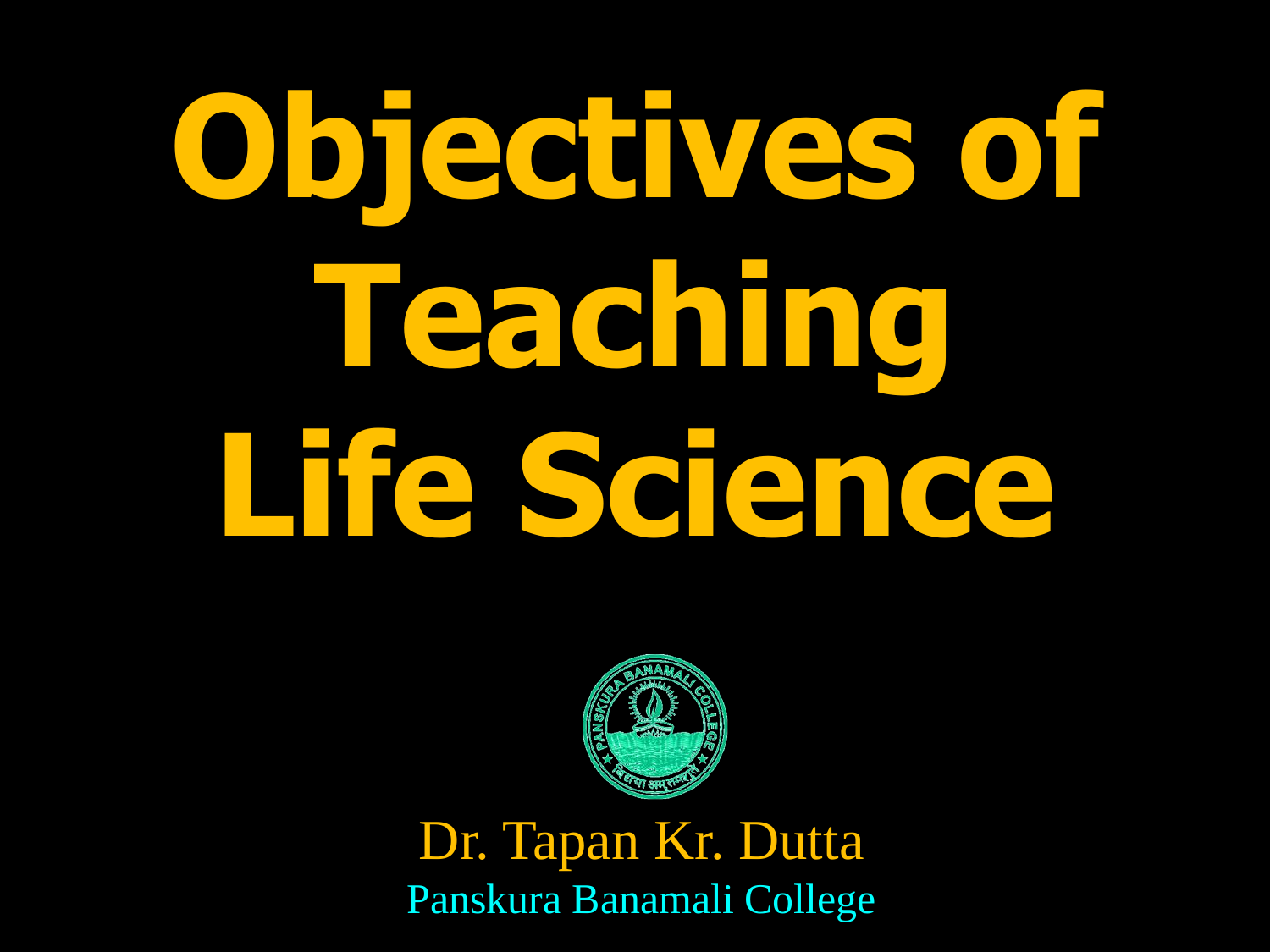

*Please reset to silent mode all mobile phones in this session*

**Thank you**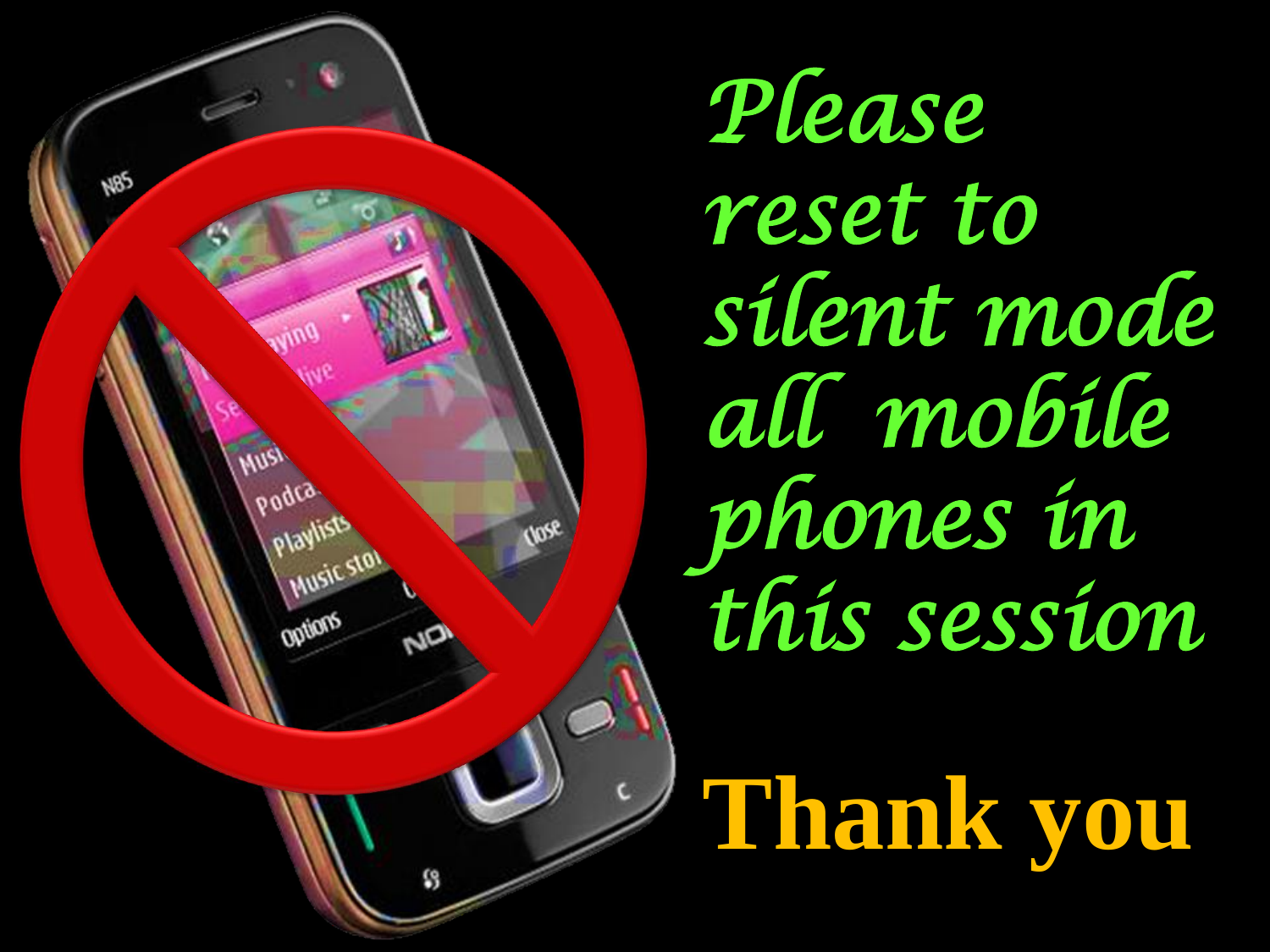# **Logical Method of Teaching**

## 1. Inductive Method 2. Deductive Method

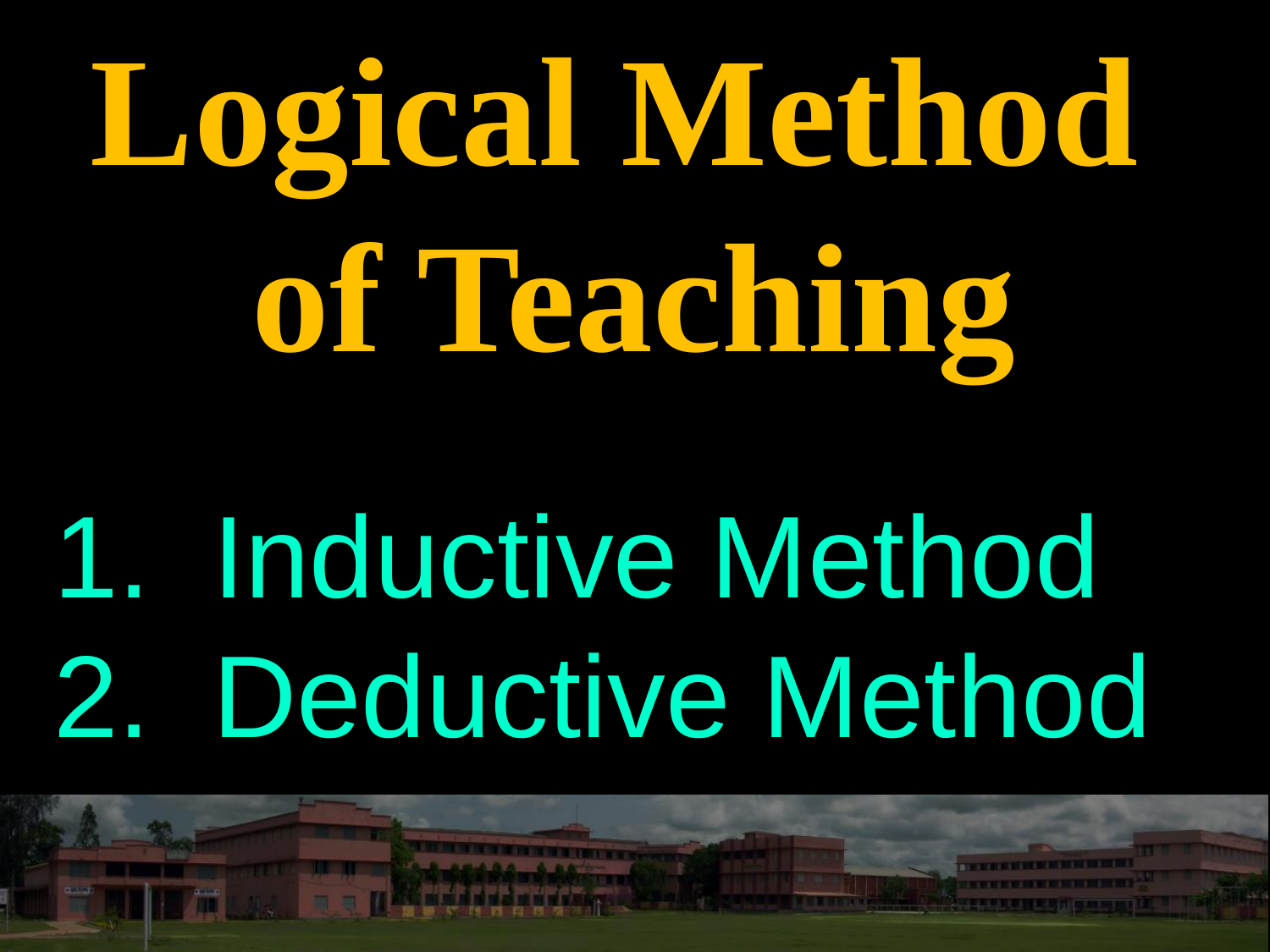#### **1. Inductive Method** - **Plato Particular idea → General idea**

- Logical approaches
	- 1. Recognition of Problems
	- 2. Analysis of Problem
	- 3. Collection of Facts
	- 4. Analysis of Facts
	- 5. Formulation of Hypothesis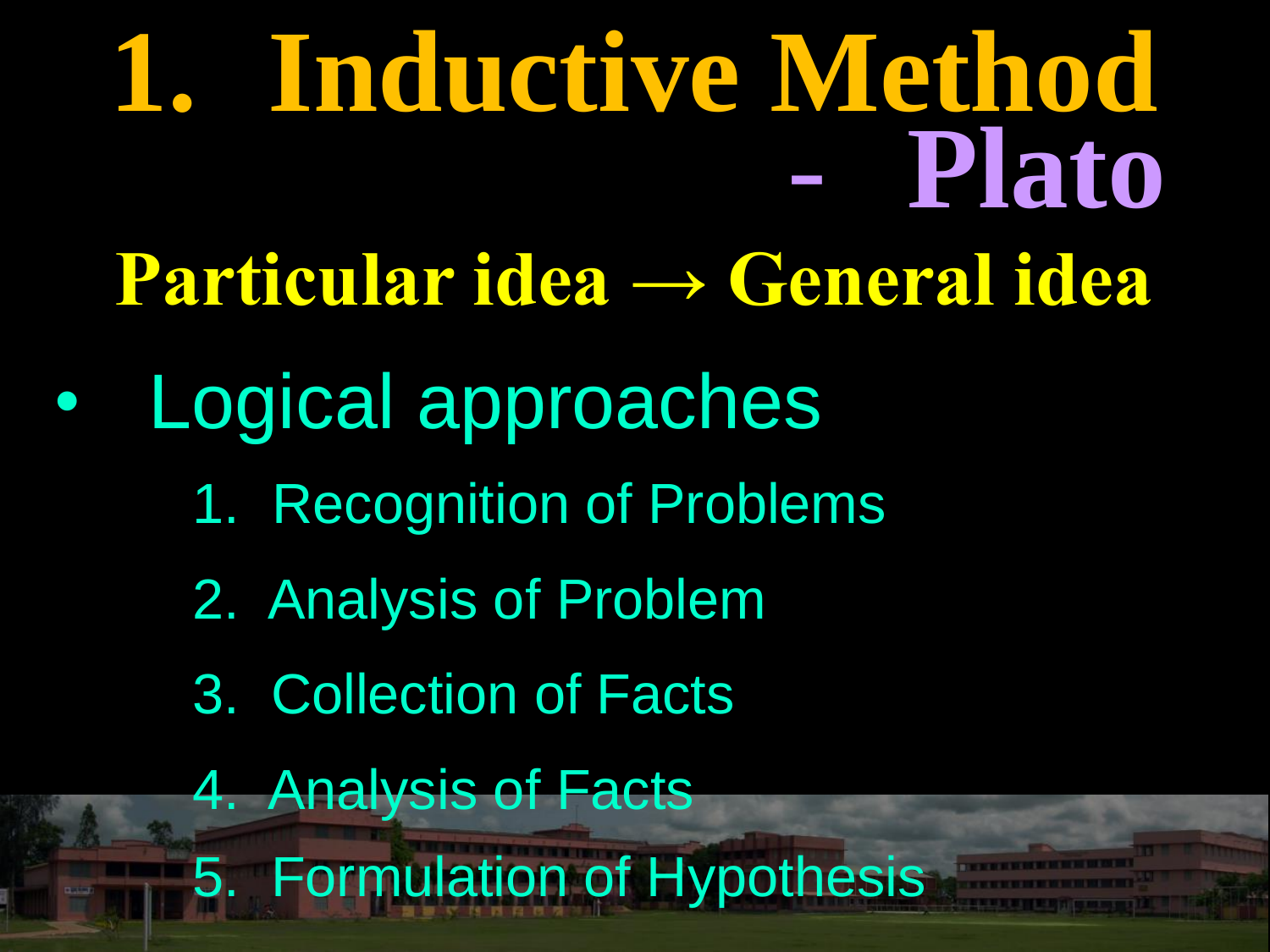#### **Inductive Method** Subject: **Stem**  1. Recognition of Problems 2. Analysis of Problem 3. Collection of Facts 4. Analysis of Facts Formulation of Hypothesis **Example**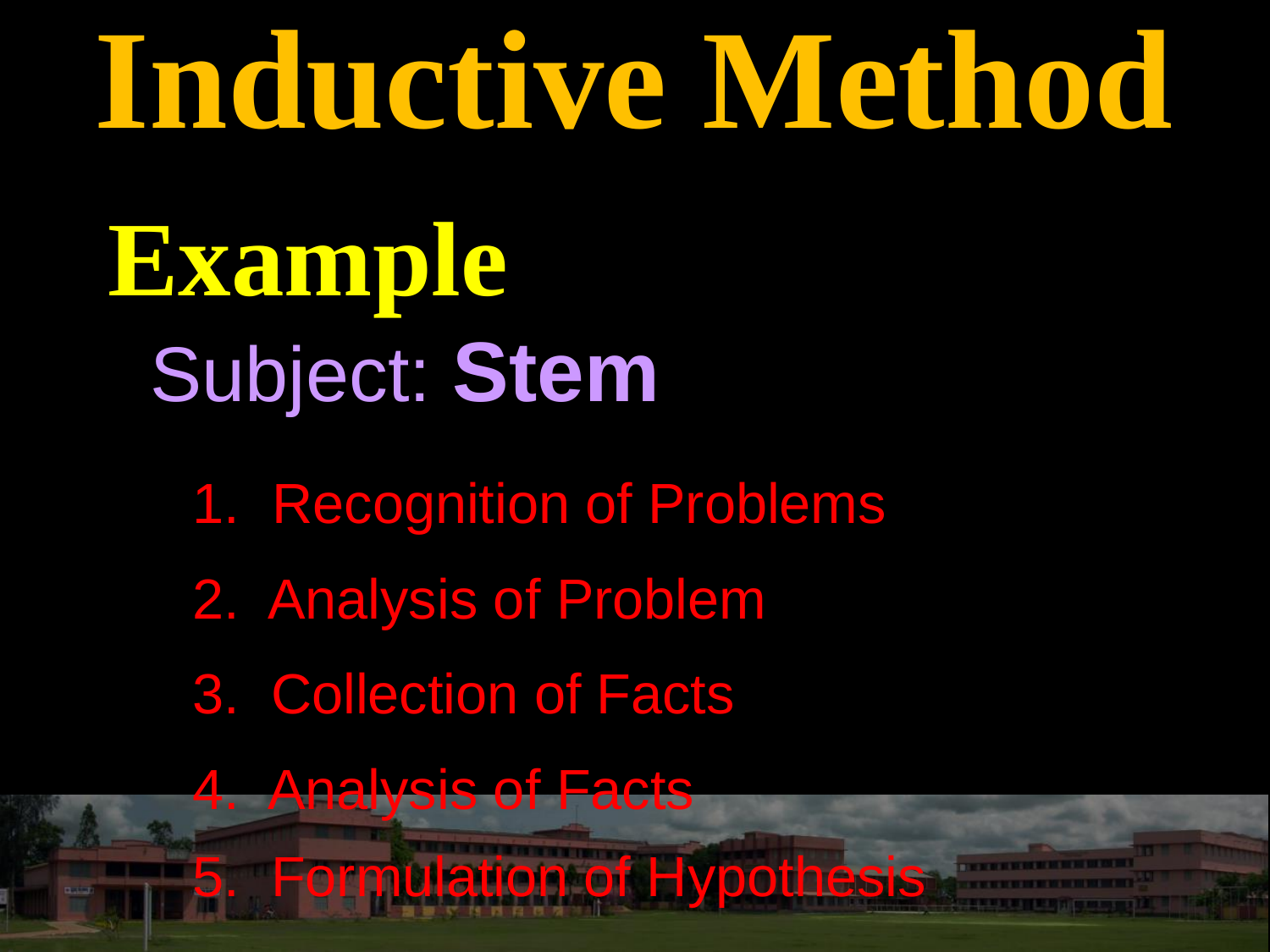## **Inductive Method**

#### • **Advantages**

- 1. Help to Mental Development of Child
- 2. Scope of application of Knowledge, Thinking and Analysis of Problem
- 3. Activity increases due to involvement
- 4. Concretized the clear-cut idea
- 5. Increase the retention time of memory
- 6. Helps in the higher education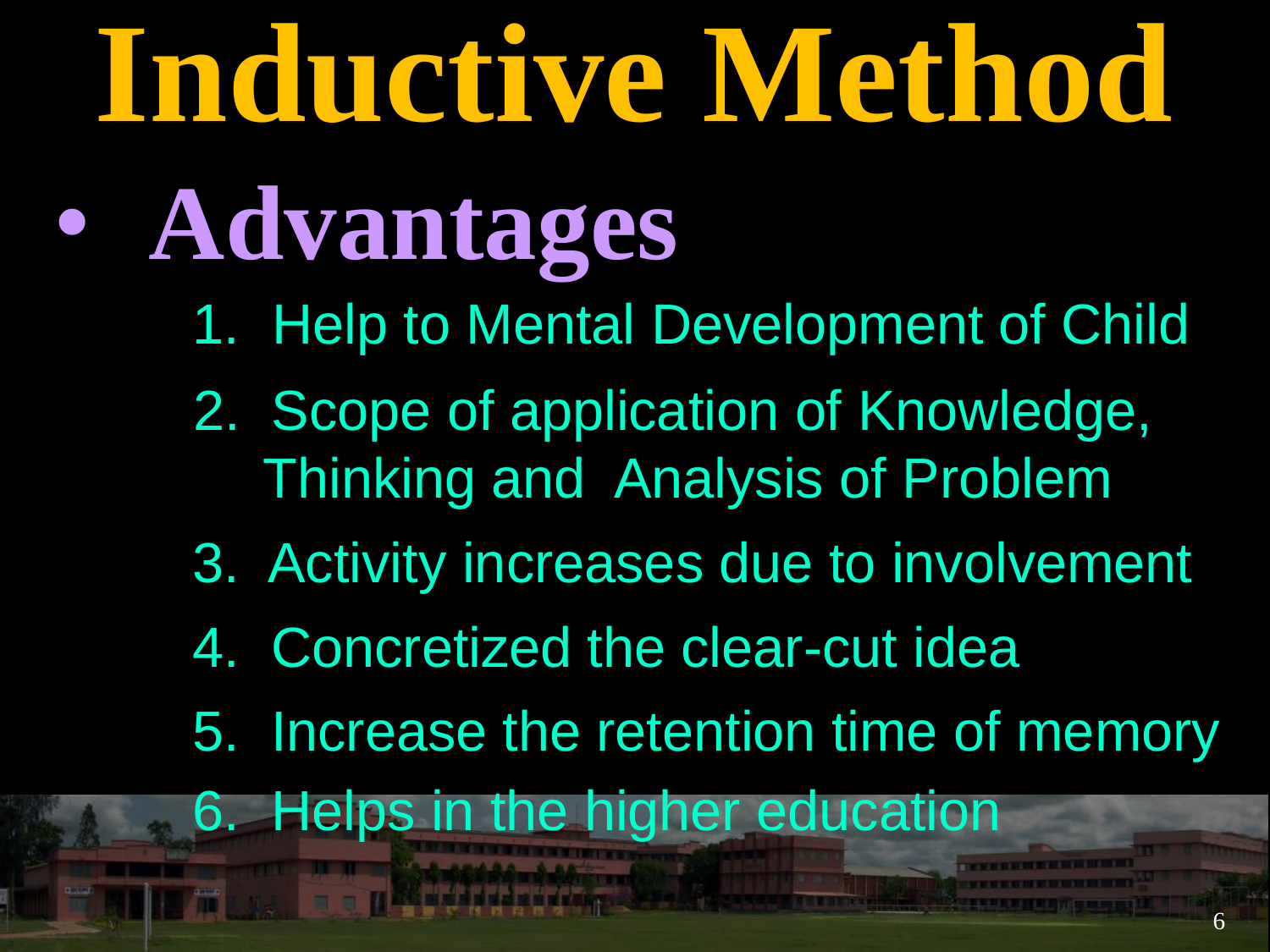## **Inductive Method**

#### • **Disadvantages**

- 1. Time taking process
- 2. Laborious to teacher
- 3. Both T&S requires higher intelligences
- 4. Impossible to complete knowledge
- 5. Incomplete observation and analysis for Immature students
- 6. Possibilities of mistakes in case of any inference from this

**Helps in the higher education** 

7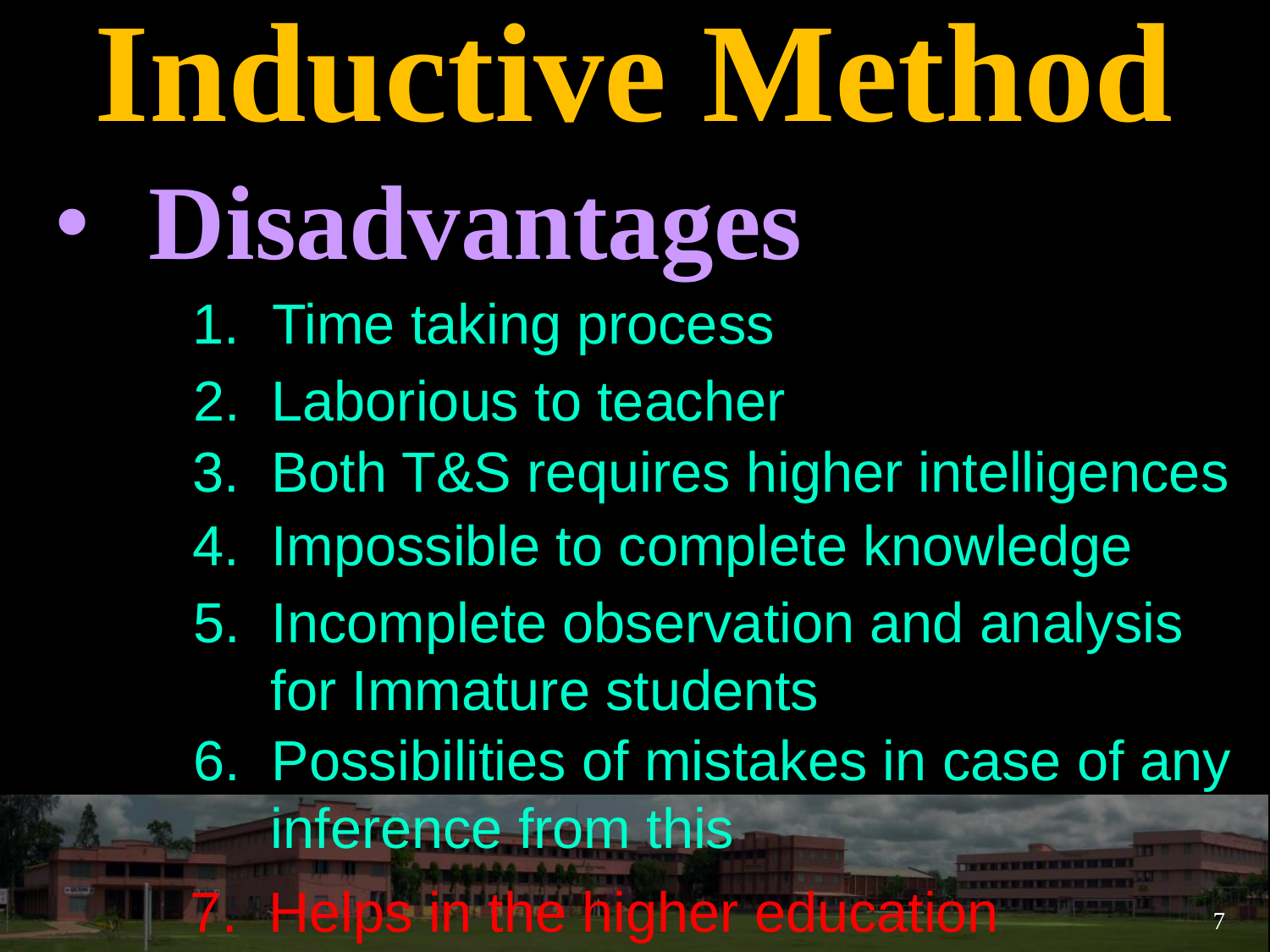### **2. Deductive Method** - **Aristotle**

- **General idea → Particular idea**
- Logical approaches
	- 1. Hypothesis given as an example

8

- 2. Analysis of Facts
- 3. Collection of Facts
- 4. Analysis of Problem 5. Recognition of Problems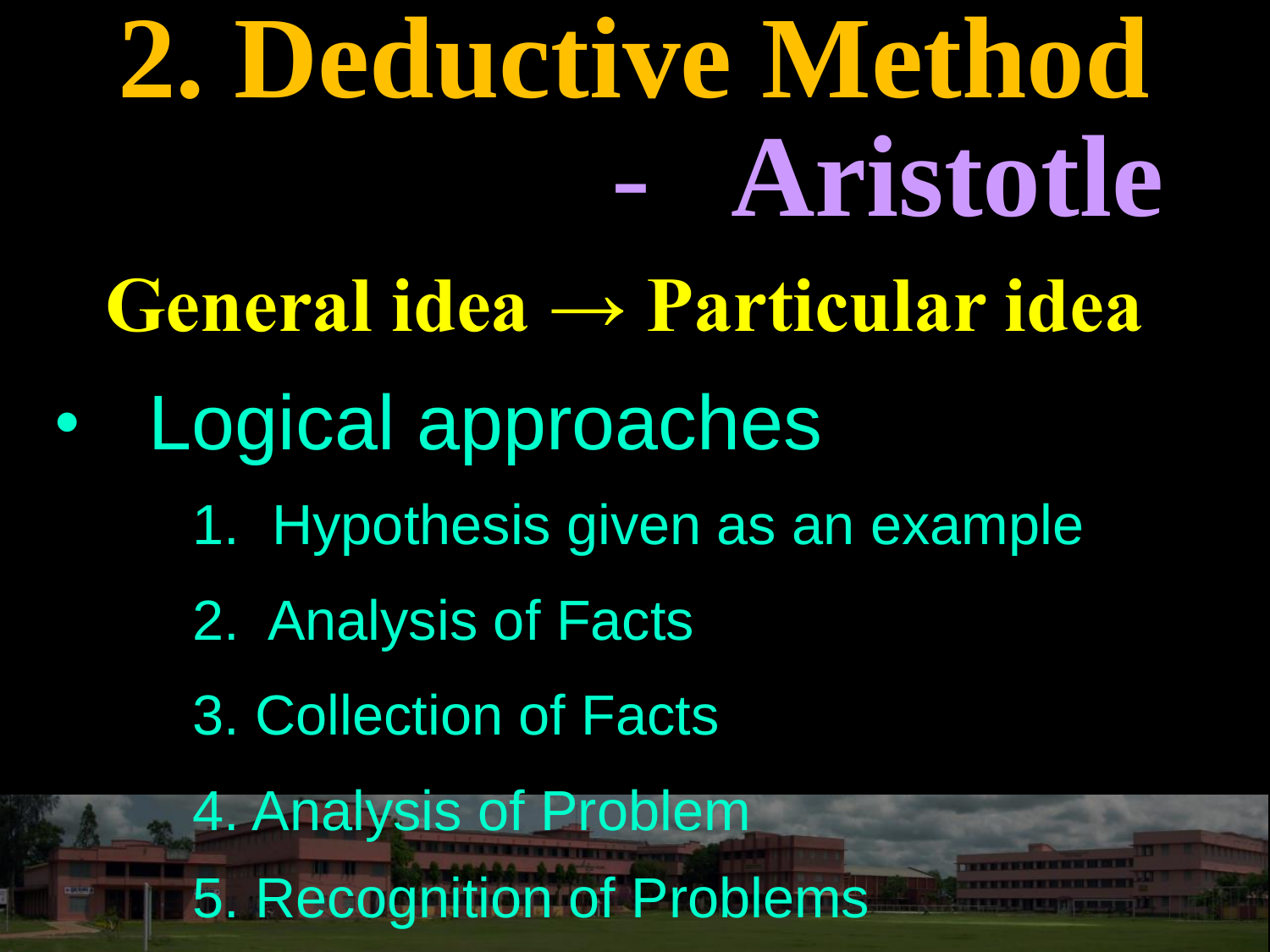**Deductive Method** Subject: **Stem**  1. Recognition of Problems 2. Analysis of Problem 3. Collection of Facts 4. Analysis of Facts 5. Formulation of Hypothesis **Example**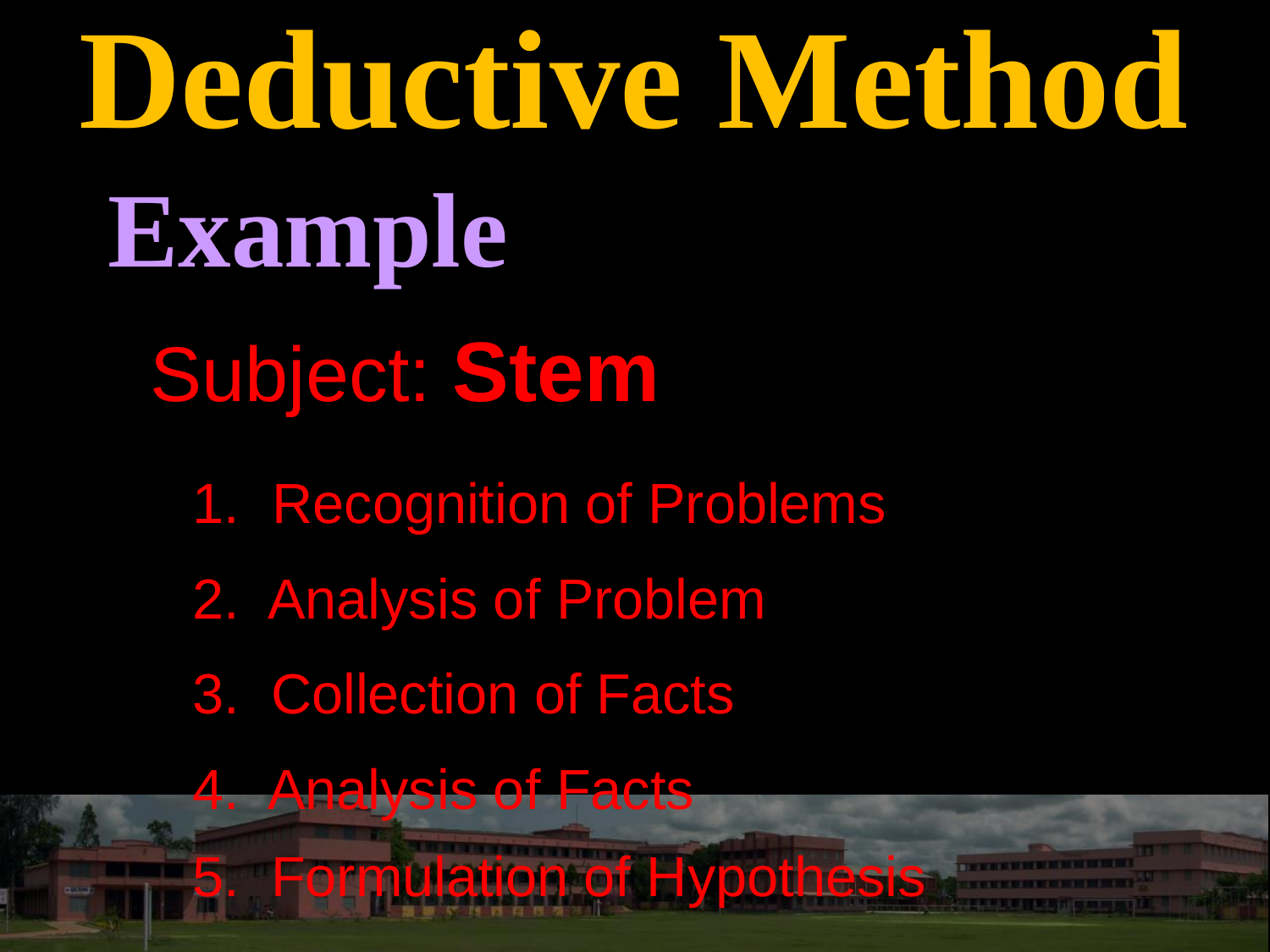## **Deductive Method**

- **Advantages**
	- 1. Less time taking process
	- 2. Less laborious to teacher
	- 3. Most easy process to 'teach'
	- 4. Concretized the quite clear idea
	- 5. Increase the retention time
	- 6. Helps in the higher education